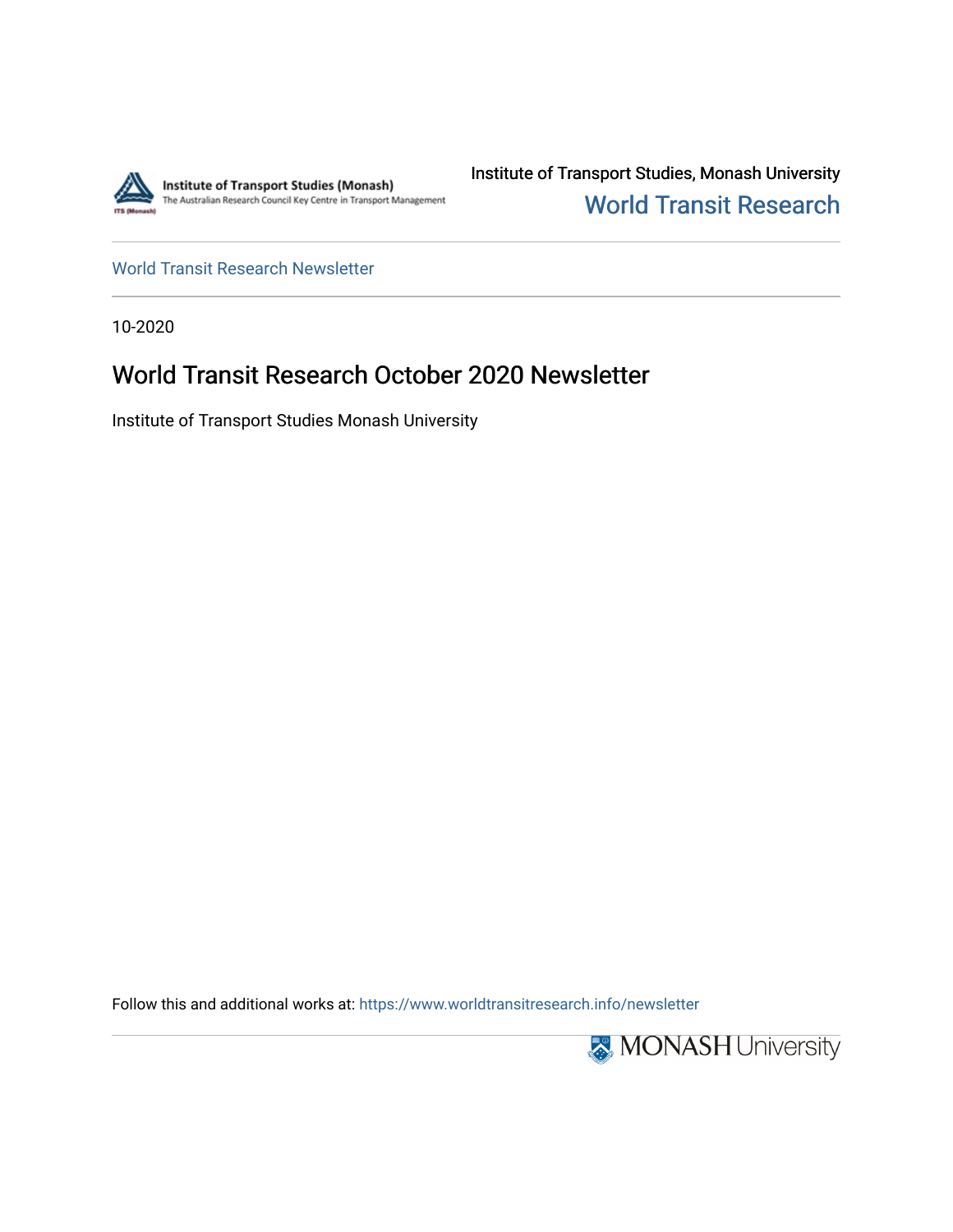

# **World Transit Research**

### **October 2020 Newsletter**

[http://www.worldtransitresearch.info](http://www.worldtransitresearch.info/)

Welcome to the WORLD TRANSIT RESEARCH (WTR) clearinghouse newsletter. This newsletter, which is published bi-monthly, summarises new research published in the field which has been added to the World Transit Research clearinghouse research database.

WTR is now used by public transport researchers in over 8,000 cities and towns in 170 countries worldwide.

#### **BACKGROUND**

World Transit Research (WTR) is designed to help public transport practitioners and researchers get easier access to quality research in the field of public transport planning. WTR is a free repository of research papers, reports, research abstracts and links to research findings from leading research journals indexed and searchable to ensure easier access to topics of interest. The site is developed and run by the Public Transport [Research Group](http://publictransportresearchgroup.info/) at the Institute of Transport Studies, Monash University. The clearinghouse performs the following functions:

- Search/Find The database is searchable on key words and also via a list of subject areas
- Newsletter Subscription Those accessing the website can enrol in a free email newsletter. This broadcasts new publications in the field every 2 months
- Links links to relevant associated sites are provided
- Submit Research Researchers can use the website to suggest items for inclusion in the database. Copyright requirements are described.

#### **NEWSLETTER**

Your recommendation can help grow our number of subscribers. Do you know someone interested in public transport research that would like to receive this newsletter? Ask them to go t[o http://www.worldtransitresearch.info/](http://www.worldtransitresearch.info/) and enter their email address in the box provided under Newsletter.

#### **NEW ADDITIONS**

World Transit Research clearinghouse now includes some 8,054 research reports/papers. Some 93 published papers have been added. The new ones are listed in the attached table. In addition new journals and relevant papers are also occasionally added from previous publication records.

#### **CONTRIBUTE YOUR RESEARCH AND INCREASE YOUR CITATIONS**

Should you have any relevant papers that you think should be included in this repository, please log on t[o www.worldtransitresearch.info](http://www.worldtransitresearch.info/) and click on the Submit Research icon. The WTR Clearinghouse is a very effective tool to increase author citations of research since it acts to publicise your research to those interested in this field.

#### **UNSUBSCRIBE**

Click here t[o unsubscribe](http://www.worldtransitresearch.info/) from this newsletter.

#### **JOURNAL SUBSCRIPTIONS**

Articles on the following two pages denoted with an asterisk \* are from Journals that do not require a subscription to view the full article.

#### **SUGGESTIONS WELCOMED**

If you have any queries or suggestions on how to improve our publication, we would love to hear from you at: [enquiries@worldtransitresearch.info](mailto:enquiries@worldtransitresearch.info)

Wendy Walker Research Clearing House Manager Monash University, Australia [enquiries@worldtransitresearch.info](mailto:enquiries@worldtransitresearch.info) PH +61 4 4733 9771 Fax: +61 3 9905 4944

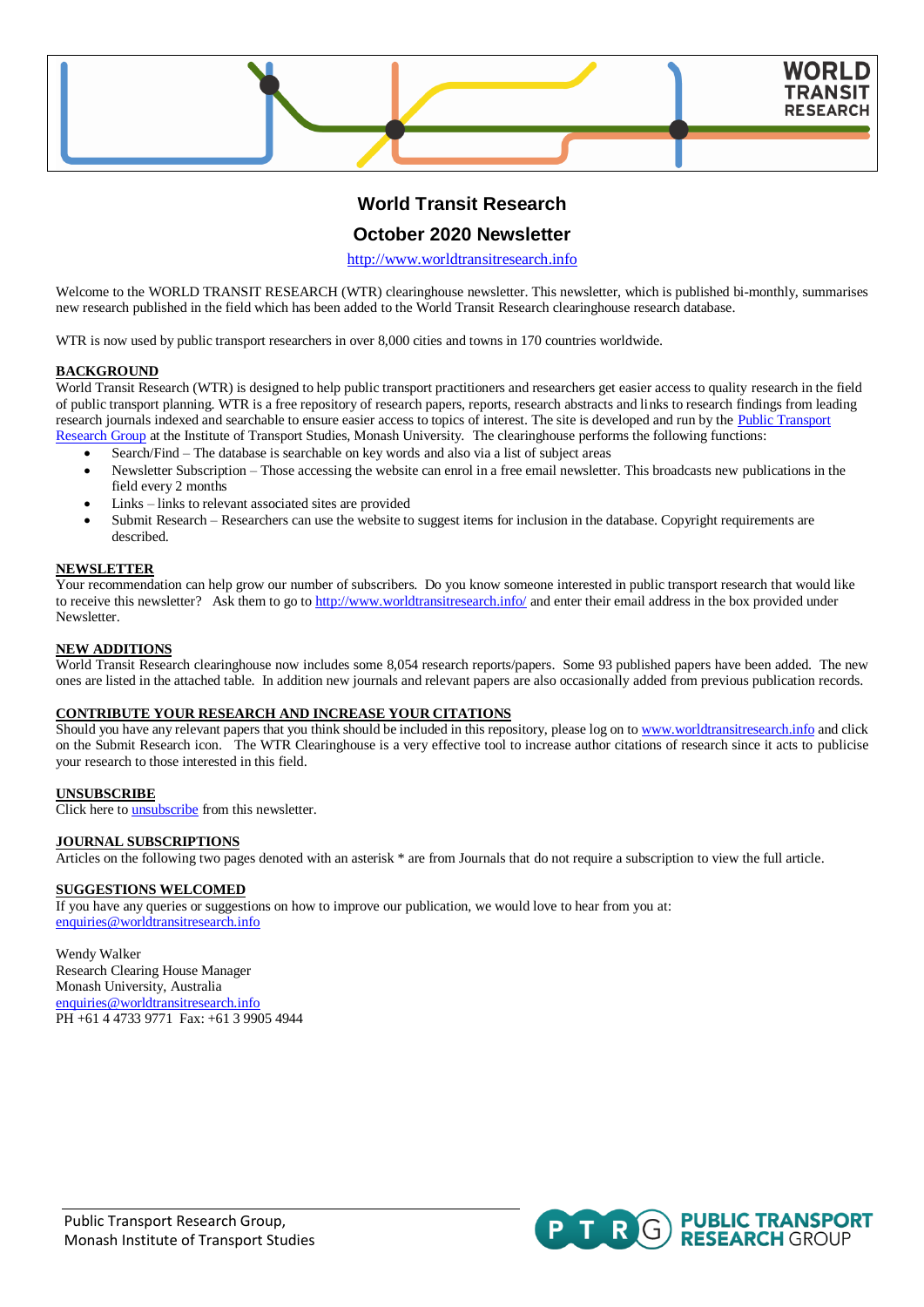## **WORLD TRANSIT RESEARCH – NEW RESEARCH PUBLICATIONS**

| <b>AUTHOR</b>                                                  | <b>TITLE</b>                                                                                                                                        | <b>CATEGORY</b> |
|----------------------------------------------------------------|-----------------------------------------------------------------------------------------------------------------------------------------------------|-----------------|
| L Mottee, J Arts, F Vanclay, F Miller, R                       | Reflecting on How Social Impacts are Considered in Transport                                                                                        | Planning        |
| Howitt                                                         | Infrastructure Project Planning: Looking beyond the Claimed Success of                                                                              |                 |
|                                                                | <b>Sydney's South West Rail Link</b>                                                                                                                |                 |
| Fo Calvo-Poyo, A Medialdea, R Ferri-                           | Citizens' opinion about investment in public transport projects in cities                                                                           | Planning        |
| García                                                         |                                                                                                                                                     |                 |
| A Malekzadeh, E Chung                                          | A review of transit accessibility models: Challenges in developing transit                                                                          | Planning        |
|                                                                | accessibility models                                                                                                                                |                 |
| A Rosenfield, J Attanucci, J Zhao                              | A randomized controlled trial in travel demand management                                                                                           | Planning        |
| L Azolin, A Rodrigues da Silva, N Pinto                        | Incorporating public transport in a methodology for assessing resilience in<br>urban mobility                                                       | Planning        |
| C Viggiano, G Weisbrod, S Jiang, E<br>Homstad, M Chan, S Nural | Data Sharing Guidance for Public Transit Agencies - Now and in the Future                                                                           | Planning        |
| A Danaher, J Wensley, A Dunham, T                              | Minutes Matter: A Bus Transit Service Reliability Guidebook                                                                                         | Planning        |
| Orosz, R Avery, K Cobb, K Watkins, C                           |                                                                                                                                                     |                 |
| Queen, S Berrebi, M Connor, J                                  |                                                                                                                                                     |                 |
| McLaughlin                                                     |                                                                                                                                                     |                 |
| A Shams, M Zlatkovic                                           | Effects of capacity and transit improvements on traffic and transit                                                                                 | Planning        |
|                                                                | operations                                                                                                                                          |                 |
| P Nen E Chee, Y Susilo, Y Wong                                 | Determinants of intention-to-use first-/last-mile automated bus service                                                                             | Planning        |
| G Eldeeb, M Mohamed                                            | Quantifying preference heterogeneity in transit service desired quality using                                                                       | Planning        |
|                                                                | a latent class choice model                                                                                                                         |                 |
| X Gu, X Yan, L Ma, X Liu                                       | Modeling the service-route-based crash frequency by a spatiotemporal-                                                                               | Planning        |
|                                                                | random-effect zero-inflated negative binomial model: An empirical analysis                                                                          |                 |
|                                                                | for bus-involved crashes                                                                                                                            |                 |
| E Suryani, R Hendrawan, P Adipraja, A                          | Modelling and simulation of transportation system effectiveness to reduce                                                                           | Planning        |
| Wibisono, B Widodo, R Indraswari                               | traffic congestion: a system dynamics framework                                                                                                     |                 |
| M Queiroz, C Roque, F Moura                                    | Shifting from Private to Public Transport using Duration-Based Modeling                                                                             | Planning        |
|                                                                | of a School-Based Intervention                                                                                                                      |                 |
| Z Zhang, X Liu, K Holt                                         | Prevention of End-of-Track Collisions in Passenger Terminals via Positive<br>Train Control: Benefit-Cost Analysis and Operational Impact Assessment | Planning        |
| A Ceder, Y Jiang                                               | Route guidance ranking procedures with human perception consideration                                                                               | Planning        |
|                                                                | for personalized public transport service                                                                                                           |                 |
| S Roy, D Basu                                                  | Selection of intervention areas for improving travel condition of walk-                                                                             | Planning        |
|                                                                | accessed bus users with a focus on their accessibility: An experience in                                                                            |                 |
|                                                                | <b>Bhubaneswar</b>                                                                                                                                  |                 |
| Z Zhang, A Tafreshian, N Masoud                                | Modular transit: Using autonomy and modularity to improve performance in                                                                            | Planning        |
|                                                                | public transportation                                                                                                                               |                 |
| X Li, Y Luo, T Wang, P Jia                                     | An integrated approach for optimizing bi-modal transit networks fed by                                                                              | Planning        |
|                                                                | shared bikes                                                                                                                                        |                 |
| E Alyavina, A Nikitas, E Tchouamou Njoya                       | Mobility as a service and sustainable travel behaviour: A thematic analysis                                                                         | Planning        |
|                                                                | study<br>Promote transit via hardening first-and-last-mile accessibility: Learned from                                                              |                 |
| T Zuo, H Wei, N Chen                                           | modeling commuters' transit use                                                                                                                     | Planning        |
| J Oke, A Akkinepally, S Chen, Y Xie, Y                         | Evaluating the systemic effects of automated mobility-on-demand services                                                                            | Planning        |
| Aboutaleb, C Azevedo, P Zegras, J                              | via large-scale agent-based simulation of auto-dependent prototype cities                                                                           |                 |
| Ferreira, M Ben-Akiva                                          |                                                                                                                                                     |                 |
| M Adnan, B Nahmias Biran, V Baburajan,                         | Examining impacts of time-based pricing strategies in public transportation:                                                                        | Planning        |
| K Basak, M Ben-Akiva                                           | A study of Singapore                                                                                                                                |                 |
| J Mandhani, J Nayak, M Parida                                  | Interrelationships among service quality factors of Metro Rail Transit                                                                              | Planning        |
|                                                                | System: An integrated Bayesian networks and PLS-SEM approach                                                                                        |                 |
| L Caggiana, A Colovic, M Ottomanelli                           | An equality-based model for bike-sharing stations location in bicycle-public                                                                        | Planning        |
|                                                                | transport multimodal mobility                                                                                                                       |                 |
| Y Zheng, X Zhang, Z Liang                                      | Multimodal subsidy design for network capacity flexibility optimization                                                                             | Planning        |
| K Kaeoruean, S Phithakkitnukoon, M                             | Analysis of demand-supply gaps in public transit systems based on census                                                                            | Planning        |
| Demissie, L Kattan, C Ratti                                    | and GTFS data: a case study of Calgary, Canada                                                                                                      |                 |
| E Grisé, A El-Geneidy                                          | Assessing operation and customer perception characteristics of high                                                                                 | Planning        |
|                                                                | frequency local and limited-stop bus service in Vancouver, Canada                                                                                   |                 |

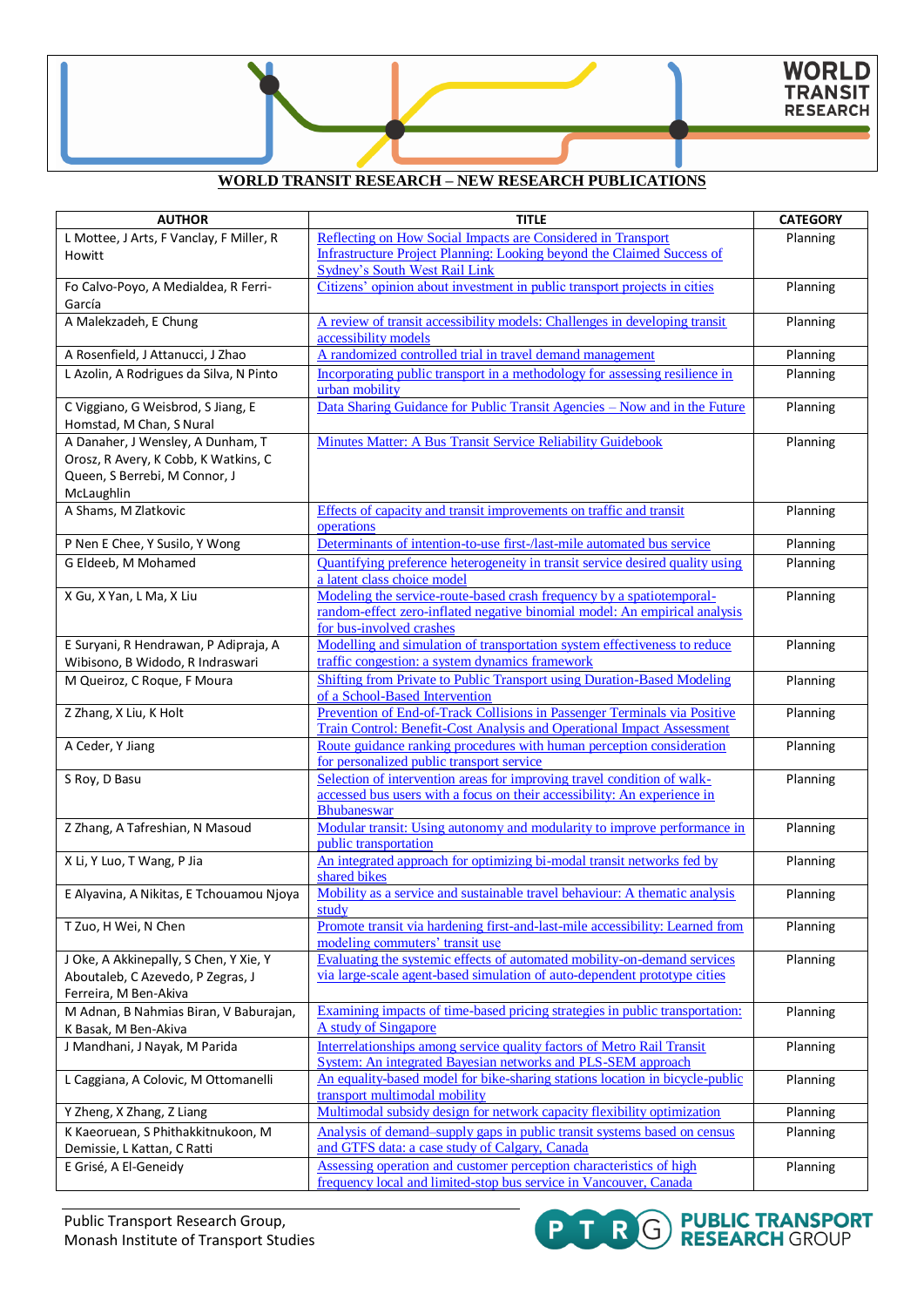# WORLD<br>TRANSIT<br>RESEARCH

| J Auld, H Ley, O Verbas, N Golshani, J<br>Bechara, A Fontes     | A stated-preference intercept survey of transit-rider response to service<br>disruptions                                                                                             | Planning  |
|-----------------------------------------------------------------|--------------------------------------------------------------------------------------------------------------------------------------------------------------------------------------|-----------|
| O Manout, P Bonnel, F Pacull                                    | The impact of centroid connectors on transit assignment outcomes                                                                                                                     | Planning  |
| L Moccia, D Allen, G Laporte                                    | A spatially disaggregated model for the technology selection and design of a<br>transit line                                                                                         | Planning  |
| A Tavassoli, M Mesbah, M Hickman                                | Calibrating a transit assignment model using smart card data in a large-scale<br>multi-modal transit network                                                                         | Planning  |
| A Halvorsen, H Koutsopoulos, Z Ma, J<br>Zhao                    | Demand management of congested public transport systems: a<br>conceptual framework and application using smart card data                                                             | Planning  |
| H Zhou, C Yuan, N Dong, S Wong, P Xu                            | Severity of passenger injuries on public buses: A comparative analysis of<br>collision injuries and non-collision injuries                                                           | Planning  |
| L Jensen, M Schmidt, O Nielsen                                  | Determination of infrastructure capacity in railway networks without the<br>need for a fixed timetable                                                                               | Planning  |
| Y Jung, J Casello                                               | Magnitude of mode constants in transit mode choice                                                                                                                                   | Ridership |
| T Hanssen, F Jørgensen, B Larsen                                | Determinants affecting ferry users' waiting time at ferry terminals                                                                                                                  | Ridership |
| D Clark, T Mathisen                                             | Salience in a simple transport market                                                                                                                                                | Ridership |
| R Gadepalli, G Tiwari, N Bolia                                  | Role of user's socio-economic and travel characteristics in mode choice<br>between city bus and informal transit services: Lessons from household<br>surveys in Visakhapatnam, India | Ridership |
| N Nguyen, T Miwa, T Morikawa                                    | Demand forecast of public transportation considering positive and negative<br>mass effects                                                                                           | Ridership |
| H Kong, S Jin, D Sui                                            | Deciphering the relationship between bikesharing and public transit: Modal<br>substitution, integration, and complementation                                                         | Ridership |
| M Thorhauge, H Kassahun, E Cherchi, S<br>Haustein               | Mobility needs, activity patterns and activity flexibility: How subjective and<br>objective constraints influence mode choice                                                        | Ridership |
| Y Wang, Y Wang, D Ettema, Z Mao, S<br>Charlton, H Zhou          | Commuter value perceptions in peak avoidance behavior: An empirical<br>study in the Beijing subway system                                                                            | Ridership |
| M Rahman, S Yasmin, N Eluru                                     | A joint panel binary logit and fractional split model for converting route-<br>level transit ridership data to stop-level boarding and alighting data                                | Ridership |
| M Altieri, C Silva, S Terabe                                    | Give public transit a chance: A comparative analysis of competitive travel<br>time in public transit modal share                                                                     | Ridership |
| M Harbering, J Schlüter                                         | Determinants of transport mode choice in metropolitan areas the case of the<br>metropolitan area of the Valley of Mexico                                                             | Ridership |
| D Çelebi, Ş İmre                                                | Measuring crowding-related comfort in public transport                                                                                                                               | Ridership |
| E Diab, D Kasraian, E Miller, A Shalaby                         | The rise and fall of transit ridership across Canada: Understanding the<br>determinants                                                                                              | Ridership |
| A Armougum, A Gaston-Bellegarde, C<br>Joie-La Marle, P Piolino  | Physiological investigation of cognitive load in real-life train travelers<br>during information processing                                                                          | Ridership |
| K Miller, A Fitness, A Anund, S Maynard,<br>F Pilkington-Cheney | Contributory factors to sleepiness amongst London bus drivers                                                                                                                        | Ridership |
| Y Wang, Y Wang, C Choudhury                                     | Modelling heterogeneity in behavioral response to peak-avoidance policy<br>utilizing naturalistic data of Beijing subway travelers                                                   | Ridership |
| J Rosell, J Allen                                               | Test-riding the driverless bus: Determinants of satisfaction and reuse<br>intention in eight test-track locations                                                                    | Ridership |
| S Maadi, J Schmöcker                                            | Route choice effects of changes from a zonal to a distance-based fare<br>structure in a regional public transport network                                                            | Ridership |
| I Kim, H Kim, D Seo, J Kim                                      | Calibration of a transit route choice model using revealed population data of<br>smartcard in a multimodal transit network                                                           | Ridership |
| C Voulgaris                                                     | Trust in forecasts? Correlates with ridership forecast accuracy for fixed-<br>guideway transit projects                                                                              | Ridership |
| L Guzman, S Gomez, C Moncada                                    | Short run fare elasticities for Bogotá's BRT system: ridership responses to<br>fare increases                                                                                        | Ridership |
| E Diab, A Shalaby                                               | Metro transit system resilience: Understanding the impacts of outdoor tracks<br>and weather conditions on metro system interruptions                                                 | Policy    |
| Y Sun, H Gong, Q Guo, P Schonfeld, Z Li                         | Regulating a public transit monopoly under asymmetric cost information                                                                                                               | Policy    |
| V Montoya-Robledo, G Escovar-Álvarez                            | Domestic workers' commutes in Bogotá: Transportation, gender and social<br>exclusion                                                                                                 | Policy    |
| L Quinones                                                      | Sexual harassment in public transport in Bogotá                                                                                                                                      | Policy    |
| A Butler, M Sweet                                               | No free rides: Winners and losers of the proposed Toronto Transit<br><b>Commission U-Pass program</b>                                                                                | Policy    |